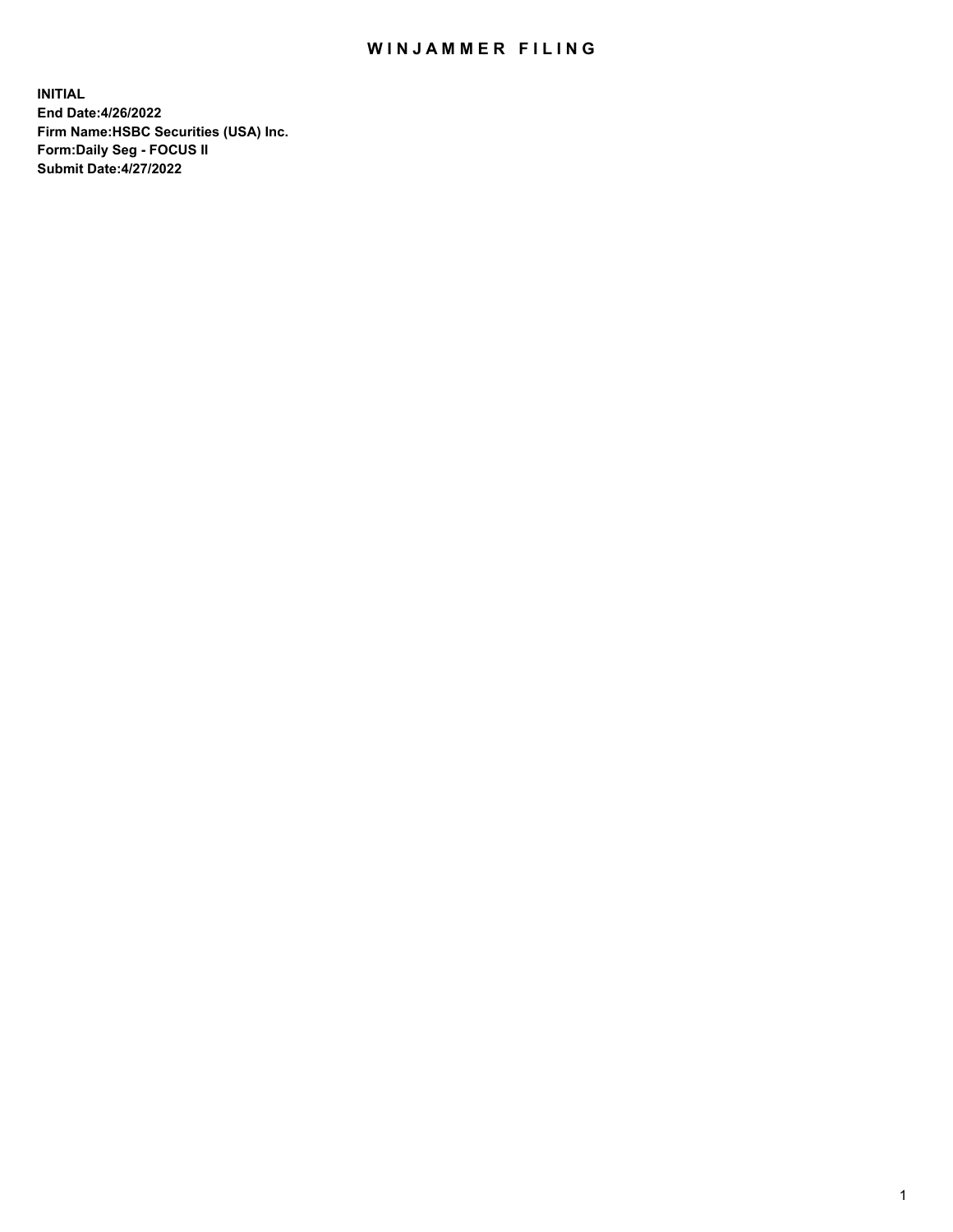**INITIAL End Date:4/26/2022 Firm Name:HSBC Securities (USA) Inc. Form:Daily Seg - FOCUS II Submit Date:4/27/2022 Daily Segregation - Cover Page**

| Name of Company                                                                                                                                                                                                                                                                                                                | <b>HSBC Securities (USA) Inc.</b>               |
|--------------------------------------------------------------------------------------------------------------------------------------------------------------------------------------------------------------------------------------------------------------------------------------------------------------------------------|-------------------------------------------------|
| <b>Contact Name</b>                                                                                                                                                                                                                                                                                                            | <b>Michael Vacca</b>                            |
| <b>Contact Phone Number</b>                                                                                                                                                                                                                                                                                                    | 212-525-7951                                    |
| <b>Contact Email Address</b>                                                                                                                                                                                                                                                                                                   | michael.vacca@us.hsbc.com                       |
| FCM's Customer Segregated Funds Residual Interest Target (choose one):<br>a. Minimum dollar amount: ; or<br>b. Minimum percentage of customer segregated funds required:% ; or<br>c. Dollar amount range between: and; or<br>d. Percentage range of customer segregated funds required between:% and%.                         | 132,000,000<br><u>0</u><br>00<br>0 <sub>0</sub> |
| FCM's Customer Secured Amount Funds Residual Interest Target (choose one):<br>a. Minimum dollar amount: ; or<br>b. Minimum percentage of customer secured funds required:%; or<br>c. Dollar amount range between: and; or<br>d. Percentage range of customer secured funds required between:% and%.                            | 15,000,000<br><u>0</u><br>0 <sub>0</sub><br>00  |
| FCM's Cleared Swaps Customer Collateral Residual Interest Target (choose one):<br>a. Minimum dollar amount: ; or<br>b. Minimum percentage of cleared swaps customer collateral required:% ; or<br>c. Dollar amount range between: and; or<br>d. Percentage range of cleared swaps customer collateral required between:% and%. | 83,000,000<br><u>0</u><br><u>00</u><br>00       |

Attach supporting documents CH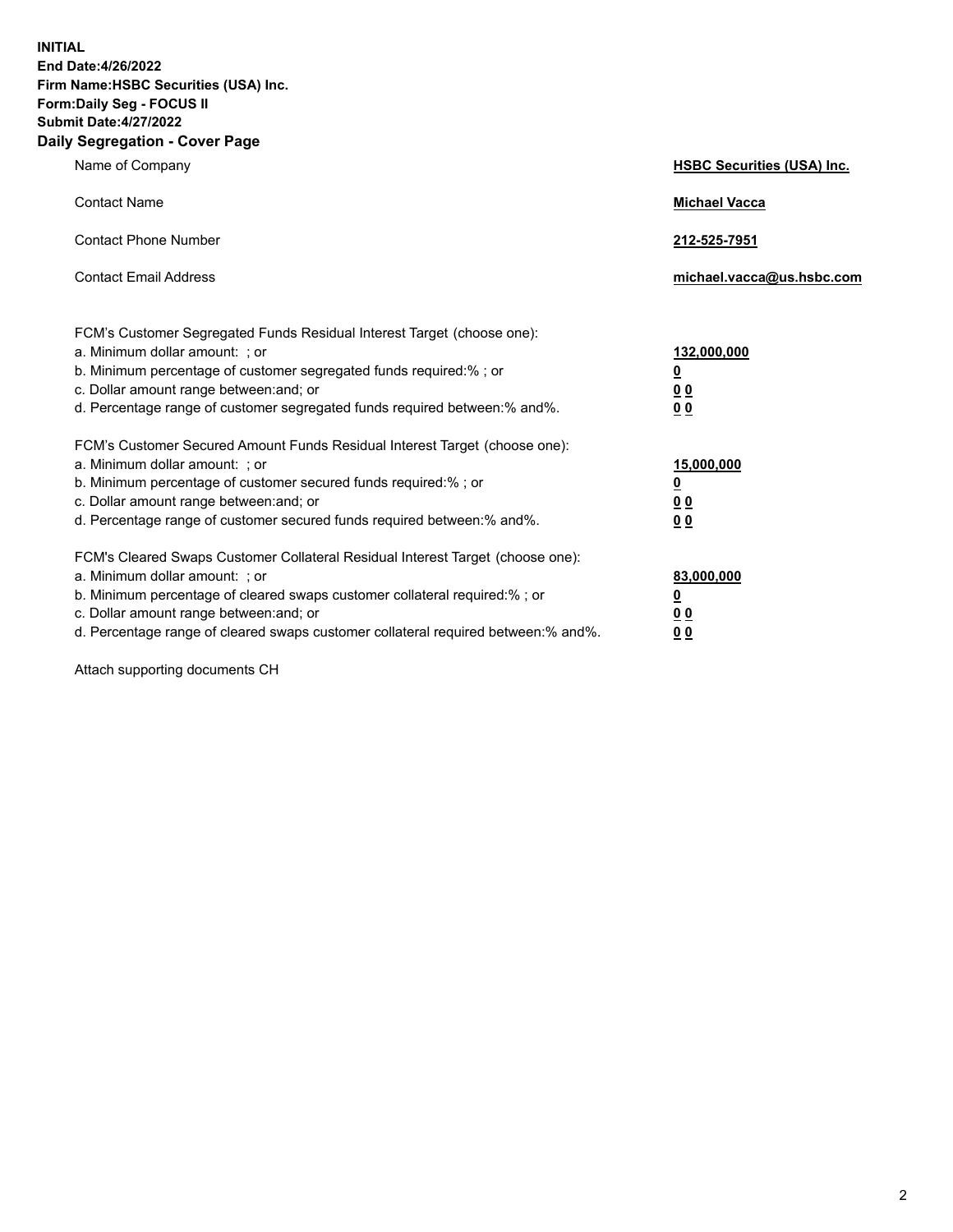**INITIAL End Date:4/26/2022 Firm Name:HSBC Securities (USA) Inc. Form:Daily Seg - FOCUS II Submit Date:4/27/2022 Daily Segregation - Secured Amounts** Foreign Futures and Foreign Options Secured Amounts Amount required to be set aside pursuant to law, rule or regulation of a foreign government or a rule of a self-regulatory organization authorized thereunder **0** [7305] 1. Net ledger balance - Foreign Futures and Foreign Option Trading - All Customers A. Cash **115,631,649** [7315] B. Securities (at market) **43,985,069** [7317] 2. Net unrealized profit (loss) in open futures contracts traded on a foreign board of trade **-20,566,494** [7325] 3. Exchange traded options a. Market value of open option contracts purchased on a foreign board of trade **0** [7335] b. Market value of open contracts granted (sold) on a foreign board of trade **0** [7337] 4. Net equity (deficit) (add lines 1. 2. and 3.) **139,050,224** [7345] 5. Account liquidating to a deficit and account with a debit balances - gross amount **8,876,125** [7351] Less: amount offset by customer owned securities **-8,875,972** [7352] **153** [7354] 6. Amount required to be set aside as the secured amount - Net Liquidating Equity Method (add lines 4 and 5) **139,050,377** [7355] 7. Greater of amount required to be set aside pursuant to foreign jurisdiction (above) or line 6. **139,050,377** [7360] FUNDS DEPOSITED IN SEPARATE REGULATION 30.7 ACCOUNTS 1. Cash in banks A. Banks located in the United States **3,391,543** [7500] B. Other banks qualified under Regulation 30.7 **0** [7520] **3,391,543** [7530] 2. Securities A. In safekeeping with banks located in the United States **43,985,069** [7540] B. In safekeeping with other banks qualified under Regulation 30.7 **0** [7560] **43,985,069** [7570] 3. Equities with registered futures commission merchants A. Cash **0** [7580] B. Securities **0** [7590] C. Unrealized gain (loss) on open futures contracts **0** [7600] D. Value of long option contracts **0** [7610] E. Value of short option contracts **0** [7615] **0** [7620] 4. Amounts held by clearing organizations of foreign boards of trade A. Cash **0** [7640] B. Securities **0** [7650] C. Amount due to (from) clearing organization - daily variation **0** [7660] D. Value of long option contracts **0** [7670] E. Value of short option contracts **0** [7675] **0** [7680] 5. Amounts held by members of foreign boards of trade A. Cash **159,719,560** [7700] B. Securities **0** [7710] C. Unrealized gain (loss) on open futures contracts **-20,566,494** [7720] D. Value of long option contracts **0** [7730] E. Value of short option contracts **0** [7735] **139,153,066** [7740] 6. Amounts with other depositories designated by a foreign board of trade **0** [7760] 7. Segregated funds on hand **0** [7765] 8. Total funds in separate section 30.7 accounts **186,529,678** [7770] 9. Excess (deficiency) Set Aside for Secured Amount (subtract line 7 Secured Statement Page 1 from Line 8) **47,479,301** [7380] 10. Management Target Amount for Excess funds in separate section 30.7 accounts **15,000,000** [7780]

11. Excess (deficiency) funds in separate 30.7 accounts over (under) Management Target **32,479,301** [7785]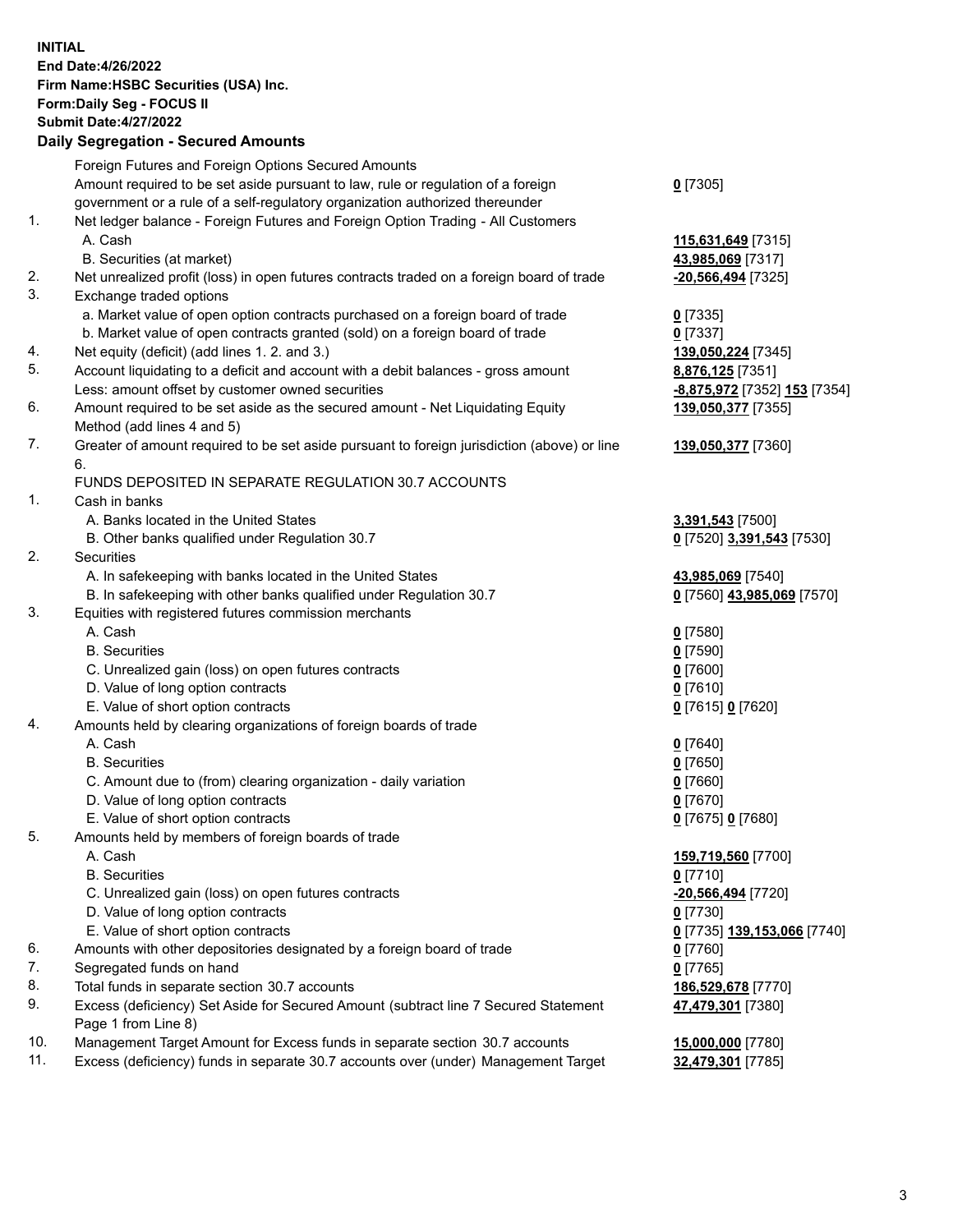**INITIAL End Date:4/26/2022 Firm Name:HSBC Securities (USA) Inc. Form:Daily Seg - FOCUS II Submit Date:4/27/2022 Daily Segregation - Segregation Statement** SEGREGATION REQUIREMENTS(Section 4d(2) of the CEAct) 1. Net ledger balance A. Cash **3,503,069,589** [7010] B. Securities (at market) **1,160,172,732** [7020] 2. Net unrealized profit (loss) in open futures contracts traded on a contract market **-1,845,681,742** [7030] 3. Exchange traded options A. Add market value of open option contracts purchased on a contract market **5,109,992,944** [7032] B. Deduct market value of open option contracts granted (sold) on a contract market **-1,049,367,357** [7033] 4. Net equity (deficit) (add lines 1, 2 and 3) **6,878,186,166** [7040] 5. Accounts liquidating to a deficit and accounts with debit balances - gross amount **2,739,018** [7045] Less: amount offset by customer securities **-2,739,018** [7047] **0** [7050] 6. Amount required to be segregated (add lines 4 and 5) **6,878,186,166** [7060] FUNDS IN SEGREGATED ACCOUNTS 7. Deposited in segregated funds bank accounts A. Cash **6,614,406** [7070] B. Securities representing investments of customers' funds (at market) **0** [7080] C. Securities held for particular customers or option customers in lieu of cash (at market) **274,190,229** [7090] 8. Margins on deposit with derivatives clearing organizations of contract markets A. Cash **1,754,280,069** [7100] B. Securities representing investments of customers' funds (at market) **174,315,923** [7110] C. Securities held for particular customers or option customers in lieu of cash (at market) **824,616,508** [7120] 9. Net settlement from (to) derivatives clearing organizations of contract markets **-132,405,852** [7130] 10. Exchange traded options A. Value of open long option contracts **5,109,992,944** [7132] B. Value of open short option contracts **-1,049,367,357** [7133] 11. Net equities with other FCMs A. Net liquidating equity **-815,519** [7140] B. Securities representing investments of customers' funds (at market) **0** [7160] C. Securities held for particular customers or option customers in lieu of cash (at market) **22,906,250** [7170] 12. Segregated funds on hand **38,459,745** [7150] 13. Total amount in segregation (add lines 7 through 12) **7,022,787,346** [7180] 14. Excess (deficiency) funds in segregation (subtract line 6 from line 13) **144,601,180** [7190] 15. Management Target Amount for Excess funds in segregation **132,000,000** [7194] **12,601,180** [7198]

16. Excess (deficiency) funds in segregation over (under) Management Target Amount Excess